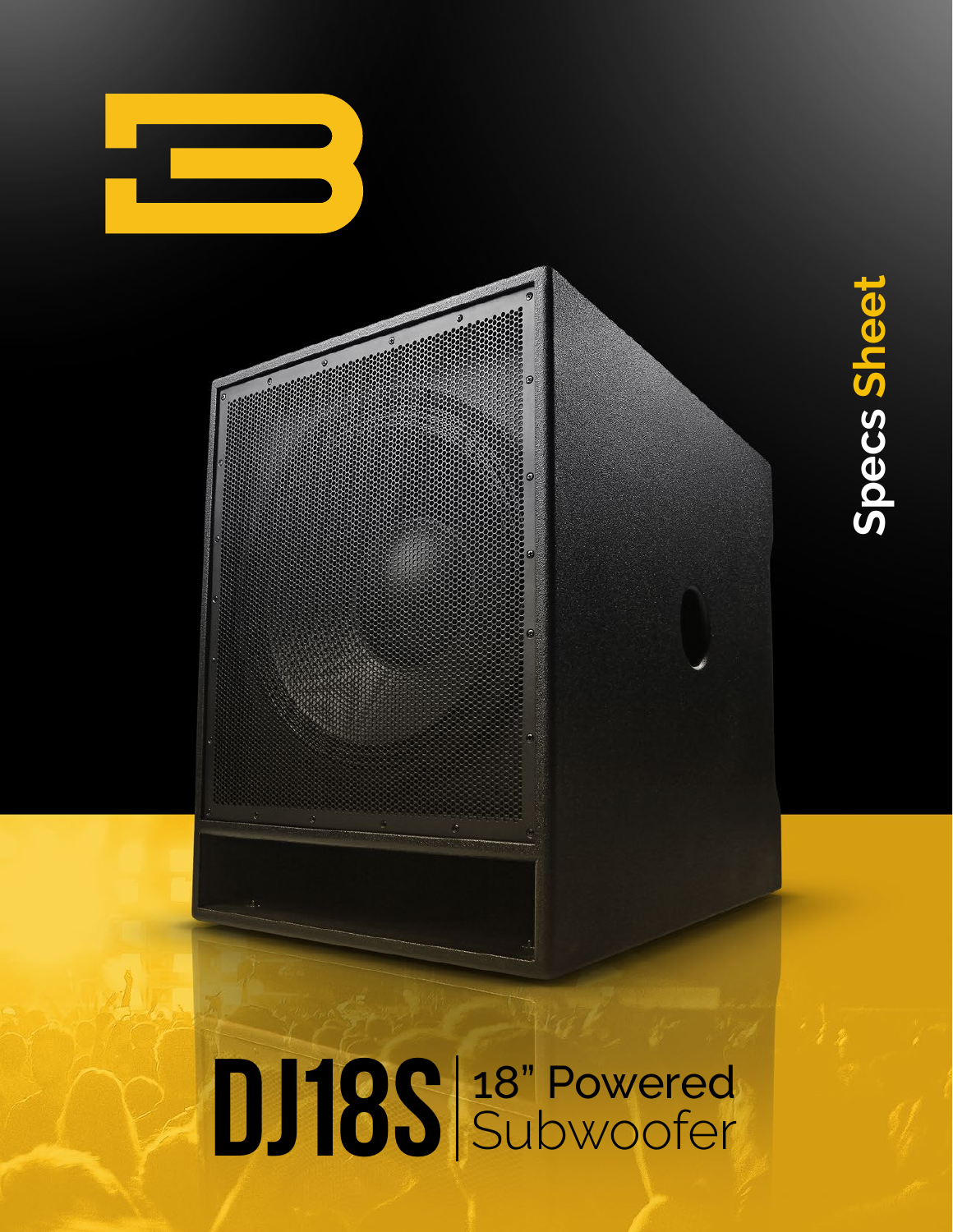

**2400W RMS Class D Amp**

#### **Description:**

**For DJs and venues seeking extremely deep bass at moderately high levels, the DJ18S is a small, light and very cost-effective solution.** Suitable for the truly bass-insatiable, whose focus is on modern music that features frequencies well below the usual 40-50Hz range, this extremely compact sub weighs only 110 lbs and delivers output down to 27Hz (-3dB). By comparison, most similarly sized subs are going to be -10dB at 30 Hz. That's an equivalent output ratio of 2:1 at the lowest notes. That means it would take 2 boxes with output that's -10 at 30Hz to produce the same output as one DJ18S.

**The DJ18 is a single 18-inch direct-radiating subwoofer.** Featuring a long excursion, 18-inch woofer loaded into a vented enclosure that is tuned to optimize extremely low frequency output using a very large port. The amplifier is loaded at the interior port end to utilize the air flow at high output for additional cooling The cabinet was designed to minimize materials, cost and weight and maximize efficiency.

**It includes a 2400W RMS amplifier, rated for RMS output using continuous sine wave signal.** This is not a peak or burst power rating. The amplifier is capable of delivering 2400W of continuous output, ensuring that the amp isn't the limiting factor in the output of low frequencies. Providing abundant power also virtually eliminates the possibility of overheating and damage to the woofers caused by clipping.

**All that electrical power is converted into acoustical power by a 18 inch neodymium motor woofer.** This premium-quality driver features a copper-winding voice coil. High-intensity Neodymium magnets are lighter and provide higher efficiency so the result is a lighter and louder cabinet.

**Integrated, comprehensive DSP is included.** Processing includes high-pass and low-pass filters as well as multiple protection systems and limiters to control all manners of driver overload, including thermal, excursion and clipping. The protection systems effectively prevent overheating of the voice coils and minimize long-term thermal compression while having virtually no effect on the transient response and peak output of the loudspeaker.

**The cabinets are constructed from 18mm Baltic Birch plywood, assembled using dado joints, screws and advanced composite adhesives.** Stainless steel bolts are used to secure the drivers, amplifier and pole sockets. The cabinet is finished in an extremely rugged, black polyurethane coating.

**The driver is protected by a black powder-coated, perforated steel grill.** The woofer cones are waterproofed so the cabinets are safe to use outdoors where they may encounter rain, in nightclubs where drinks may be spilled on them, or in dusty environments that may leave the drivers needing a thorough deep cleaning.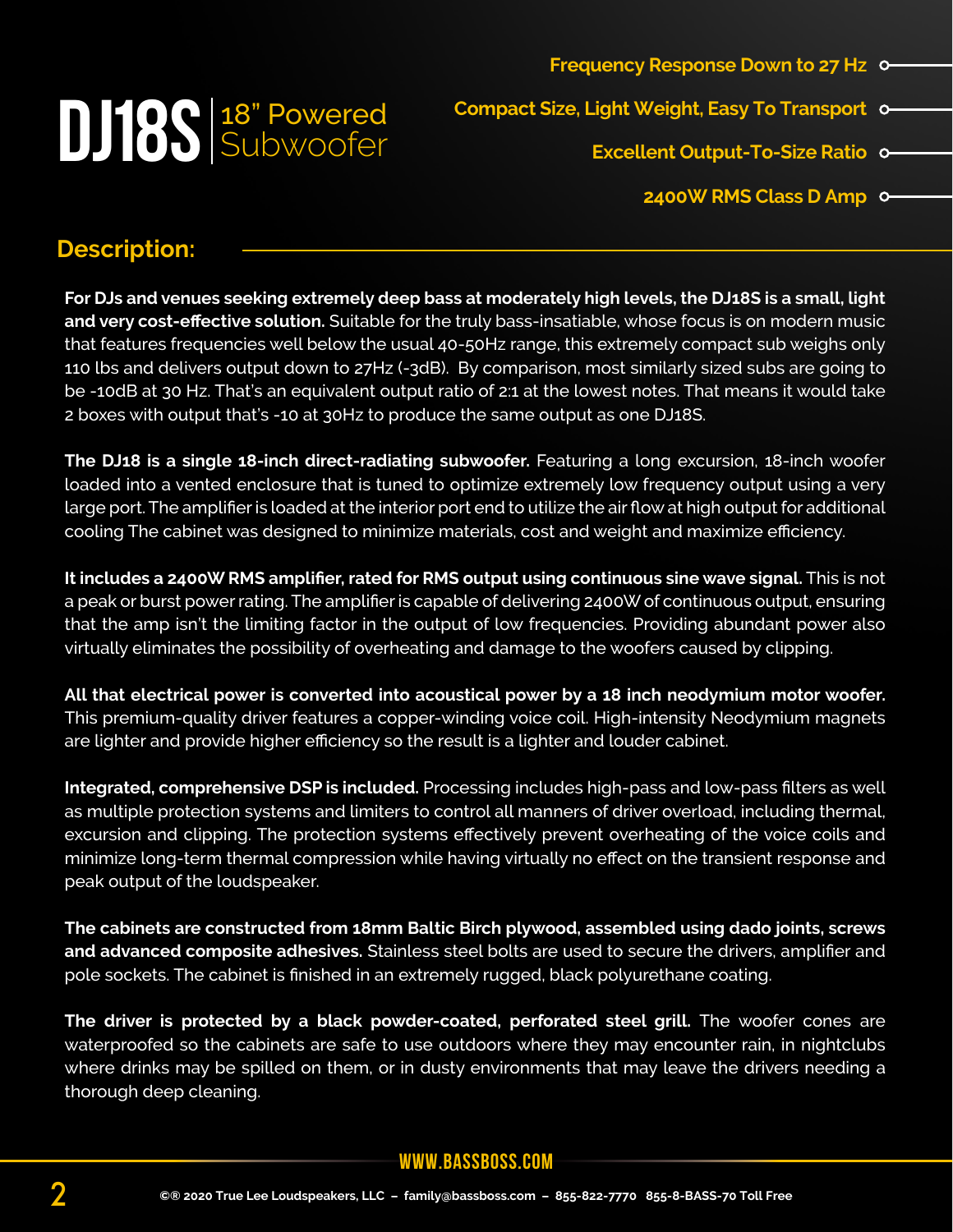# **DJ18S** <sup>18" Powered Subwoofer</sup>

#### **Acoustical**

**Loudspeaker Description Subwoofer, single 18" powered and processed Frequency Response (±3 dB): 27 - 100 Hz Maximum Sustained Output: 127 dB SPL, 1 meter, half-space (ground plane) Max SPL (Peak)\* 136 dB Nominal Dispersion (Hº x Vº): 360 x 360 - Cardioid mode available with multiple boxes**

#### **Electrical**

**Amplification: 2400 Watt Continuous RMS Class D Amplifier Processing: Integrated comprehensive DSP provides high pass, low pass, phase alignment and limiting Electrical Connectors, Amp: Neutrik Powercon input (Blue) NAC3FCA Electrical Connector, Mains: Standard US 3-pin 120V electrical plug: NEMA 5-15. (Edison) Voltage Operating Range:** 90-130V **Current Draw, Nominal: 3A @ 120 volts (typical, 1/8 max power) Current Draw, Peak: 20A**

**Current Draw, Continuous: Limited to 16.5A after 1 second Signal Input Connector: XLR-F Signal Output Connector: XLR-M pass-through only**

### **Physical**

**Enclosure Type: Direct radiating, vented enclosure, optimally tuned for high sensitivity at extremely low frequencies Transducer: 1 x 18" diameter (457 mm) neodymium motor woofer with 4" (100 mm) split winding copper voice coil with waterproof fiber composite cone Cabinet Construction: 18 mm Baltic Birch plywood. Equipped with 2 handles, 1 pole socket and rubber feet Dimensions (HxWxD): 27.5" x 20.5" x 29.5" (69.85 cm x 52.07 cm x 74.93 cm) Net Weight: 110 lbs. (50 kg) Shipping Weight: 125 lbs. (57 kg) Exterior Finish: Weatherproof bonded high-pressure polyurethane Grill: Perforated, powder-coated steel Pole Sockets: 1 (35 mm) Handles: 2 Integrated Handles**

## **Optional**

| Cover:                     | Heavy-duty padded nylon transport covers for 1 cabinet                                |
|----------------------------|---------------------------------------------------------------------------------------|
| <b>Transport Dollies:</b>  | Dolly cart with 4 locking casters, recesses into back of cabinet for secure transport |
| <b>Online Information:</b> | bassboss.com/dj18s                                                                    |

"Peak output is calculated using "industry standard" techniques. These calculation methods create theoretical specifications that are inflated over what can actually be<br>achieved. BASSBOSS real world output specifications a

#### **www.bassboss.com**